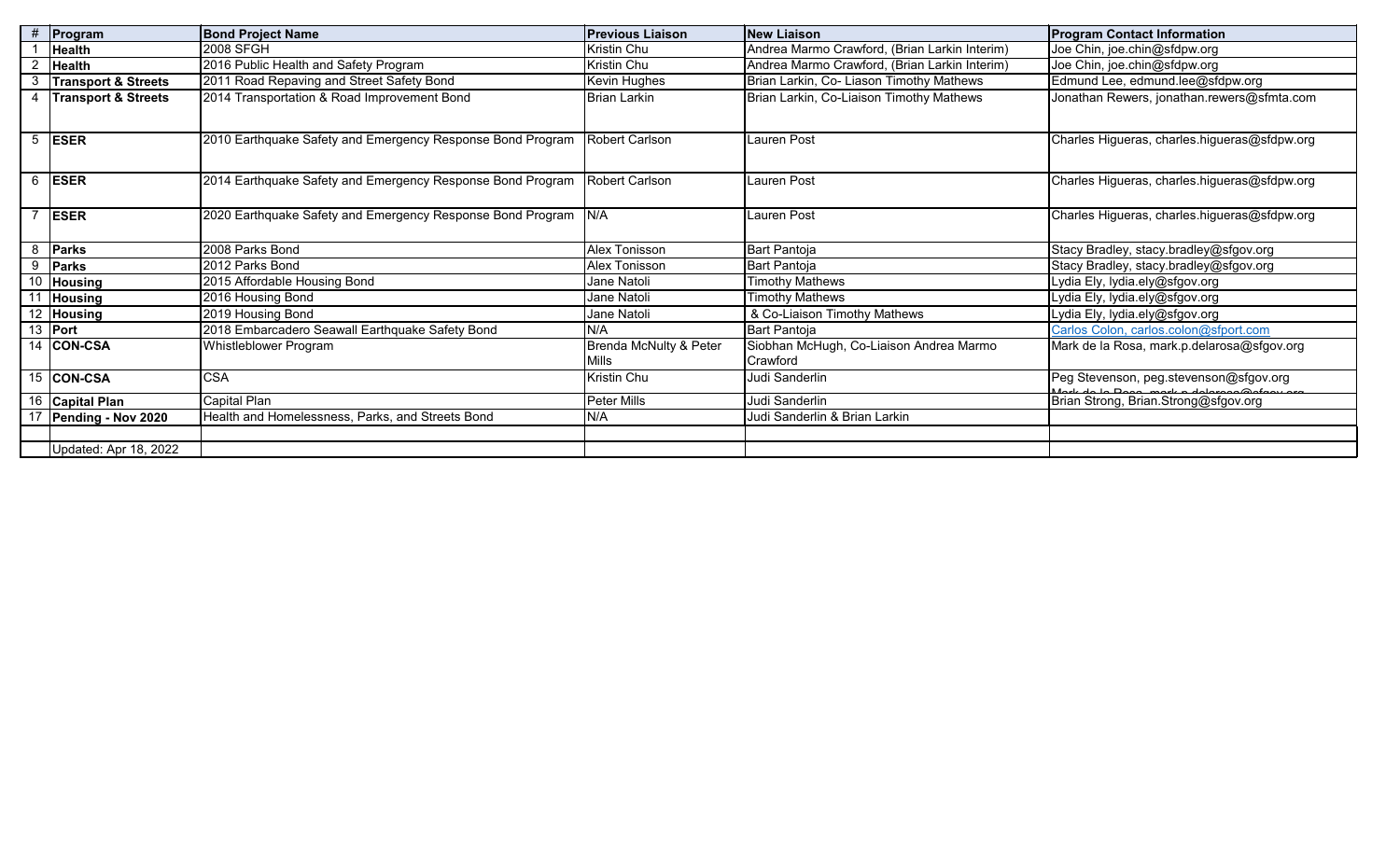|                                                   | 23-Aug-21             | 25-Oct-21             | $6$ -Dec-21           | 28-Feb-22             | 25-Apr-22                           |                       | 6-Jun-22 Liaison and Notes                               |
|---------------------------------------------------|-----------------------|-----------------------|-----------------------|-----------------------|-------------------------------------|-----------------------|----------------------------------------------------------|
|                                                   |                       |                       |                       |                       |                                     |                       |                                                          |
| <b>Earthquake Safety ESER</b>                     | <b>Program Report</b> |                       |                       | <b>Liaison Report</b> |                                     |                       | Lauren Post                                              |
|                                                   | Liaison Report (was   |                       |                       |                       |                                     |                       |                                                          |
| <b>Housing Bonds</b>                              | done in March 2021)   |                       |                       | Program Report        |                                     |                       | vacant (Was Jane Natoli)                                 |
| <b>Transportation and Road</b>                    |                       |                       |                       |                       |                                     |                       |                                                          |
| Improvement                                       |                       | <b>Program Report</b> |                       |                       | <b>Liaison Report</b>               |                       | Timothy Mathews/Brian Larkin                             |
|                                                   |                       |                       |                       |                       |                                     |                       |                                                          |
| <b>Paving and Street Safety</b>                   |                       | <b>Program Report</b> |                       |                       | <b>Liaison Report</b>               |                       | Timothy Mathews/Brian Larkin                             |
| <b>Public Health and Safety (also</b>             |                       |                       |                       |                       |                                     |                       | Andrea Marmo Crawford (was<br>Kristin Chu)/              |
| <b>SFGH</b> if needed)                            |                       |                       | <b>Program Report</b> |                       |                                     | <b>Liaison Report</b> | (Interim Brian Larkin)                                   |
|                                                   |                       |                       |                       |                       |                                     |                       |                                                          |
| <b>Parks Bonds</b>                                |                       |                       | <b>Liaison Report</b> |                       |                                     | Program Report        | <b>Bart Pantoja</b>                                      |
|                                                   |                       |                       |                       |                       |                                     |                       |                                                          |
| <b>Seawall</b>                                    |                       | <b>Liaison Report</b> |                       |                       | Program Report                      |                       | <b>Bart Pantoja</b>                                      |
|                                                   |                       |                       |                       |                       |                                     |                       | Judi Sanderlin/Brian Larkin                              |
| <b>Health and Homelessness,</b><br>Parks, Streets |                       |                       |                       |                       |                                     |                       | Presentation schedule TBD as<br>issuance date is planned |
|                                                   |                       |                       |                       |                       |                                     |                       |                                                          |
| <b>Whistleblower Semi-Annual</b>                  | Semi-Annual Report    |                       |                       | Semi-Annual Report    |                                     |                       | Siobhan McHugh & Andrea Marmo<br>Crawford                |
|                                                   |                       |                       |                       |                       |                                     |                       |                                                          |
|                                                   |                       |                       |                       | Report and Mid-       |                                     | Report and Year-      |                                                          |
| <b>CSA Division Semi-Annual</b>                   |                       |                       |                       | Year Update           |                                     | Ahead Plan            | vacant (was Kristin Chu)                                 |
|                                                   |                       |                       |                       |                       | Report on All GO                    |                       |                                                          |
| <b>CSA Bond Report Annual</b>                     |                       |                       |                       |                       | <b>Bond Programs</b><br>(tentative) |                       | Judi Sanderlin                                           |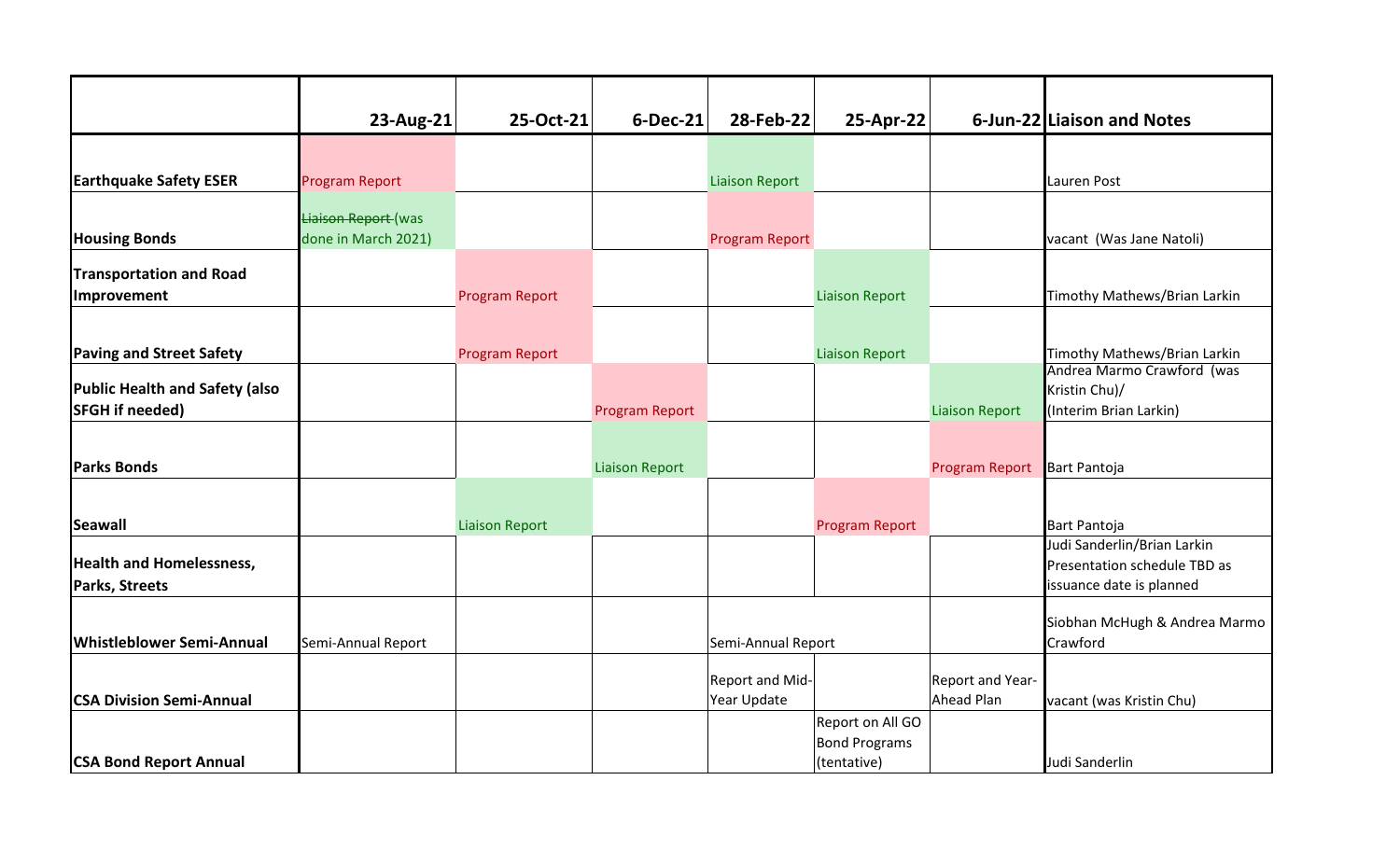|                               | $23$ -Aug-21          | 25-Oct-21      | 6-Dec-21       | 28-Feb-22      | 25-Apr-22             |                | 6-Jun-22 Liaison and Notes |
|-------------------------------|-----------------------|----------------|----------------|----------------|-----------------------|----------------|----------------------------|
|                               |                       |                |                |                |                       |                |                            |
| <b>Capital Program Annual</b> |                       |                |                |                | Annual Update         |                | Judi Sanderlin             |
| <b>Committee Business and</b> |                       |                |                |                |                       |                |                            |
| Initiatives                   | <b>Standing items</b> | Standing items | Standing items | Standing items | <b>Standing items</b> | Standing items |                            |
|                               |                       |                |                |                |                       |                |                            |
|                               |                       |                |                |                |                       |                |                            |
| Dates are 4th Monday of the   |                       |                |                |                |                       |                |                            |
| month. Dec. & June are 2nd    |                       |                |                |                |                       |                |                            |
| Monday to relieve scheduling  |                       |                |                |                |                       |                |                            |
| conflicts.                    | 4th Monday            | 4th Monday     | 2nd Monday     | 4th Monday     | 4th Monday            | 2nd Monday     |                            |
|                               |                       |                |                |                |                       |                |                            |
| <b>Updated: December 2021</b> |                       |                |                |                |                       |                |                            |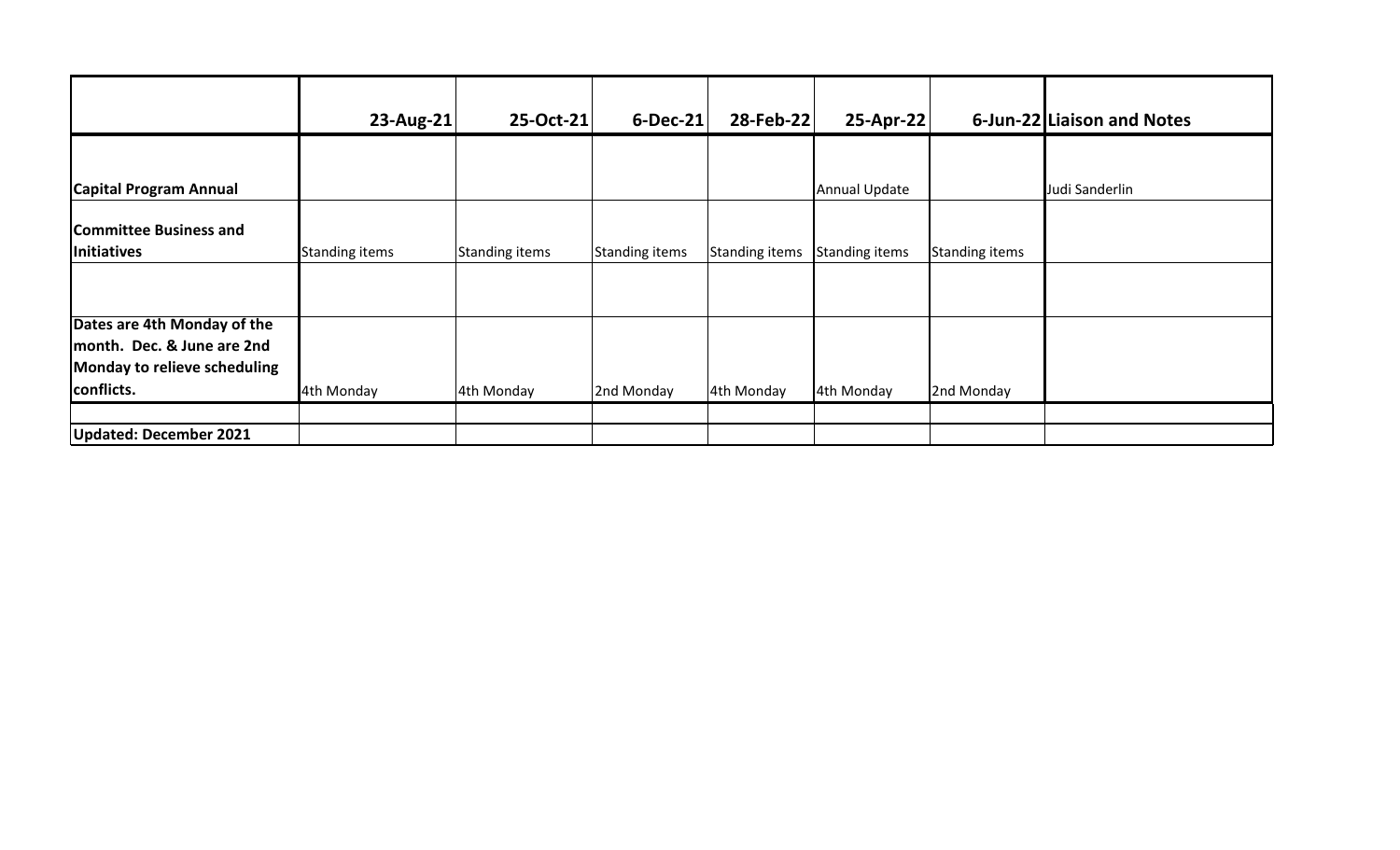|                                  | 23-Aug-22             | 24-Oct-22             | 12-Dec-22             | 27-Feb-23                     | 24-Apr-23               |                                | 12-Jun-23 Liaison and Notes                                 |
|----------------------------------|-----------------------|-----------------------|-----------------------|-------------------------------|-------------------------|--------------------------------|-------------------------------------------------------------|
|                                  |                       |                       |                       |                               |                         |                                |                                                             |
| <b>Earthquake Safety ESER</b>    | <b>Program Report</b> |                       |                       | <b>Liaison Report</b>         |                         |                                | Lauren Post                                                 |
|                                  |                       |                       |                       |                               |                         |                                |                                                             |
| <b>Housing Bonds</b>             | <b>Liaison Report</b> |                       |                       | Program Report                |                         |                                | vacant                                                      |
| <b>Transportation and Road</b>   |                       |                       |                       |                               |                         |                                |                                                             |
| Improvement                      |                       | <b>Program Report</b> |                       |                               | <b>Liaison Report</b>   |                                | Timothy Mathews/Brian Larkin                                |
|                                  |                       |                       |                       |                               |                         |                                |                                                             |
| <b>Paving and Street Safety</b>  |                       | <b>Program Report</b> |                       |                               | <b>Liaison Report</b>   |                                | Timothy Mathews/Brian Larkin                                |
| Public Health and Safety (also   |                       |                       |                       |                               |                         |                                |                                                             |
| <b>SFGH</b> if needed)           |                       |                       | <b>Program Report</b> |                               |                         | <b>Liaison Report</b>          | Andrea Marmo Crawford                                       |
|                                  |                       |                       |                       |                               |                         |                                |                                                             |
| <b>Parks Bonds</b>               |                       |                       | <b>Liaison Report</b> |                               |                         | Program Report                 | <b>Bart Pantoja</b>                                         |
|                                  |                       |                       |                       |                               |                         |                                |                                                             |
| <b>Seawall Bond</b>              |                       | <b>Liaison Report</b> |                       |                               | Program Report          |                                | <b>Bart Pantoja</b>                                         |
| Homelessness, Health, Parks      | <b>NEW Program</b>    |                       |                       | <b>NEW - Liaison</b>          |                         |                                | Judi Sanderlin/Brian Larkin<br>Presentation schedule TBD as |
| (2020 Recovery Bond)             | <b>Report</b>         |                       |                       | <b>Report</b>                 |                         |                                | issuance date is planned                                    |
|                                  |                       |                       |                       |                               |                         |                                |                                                             |
| <b>Whistleblower Semi-Annual</b> | Semi-Annual Report    |                       |                       | Semi-Annual Report            |                         |                                | Siobhan McHugh & Andrea<br>Marmo Crawford                   |
|                                  |                       |                       |                       |                               |                         |                                |                                                             |
| <b>CSA Division Semi-Annual</b>  |                       |                       |                       | Report and Mid-Year<br>Update |                         | Report and Year-<br>Ahead Plan | Judi Sanderlin                                              |
|                                  |                       |                       |                       |                               | on All GO Bond          |                                |                                                             |
| <b>CSA Bond Report Annual</b>    |                       |                       |                       |                               | Programs<br>(tentative) |                                | Judi Sanderlin                                              |